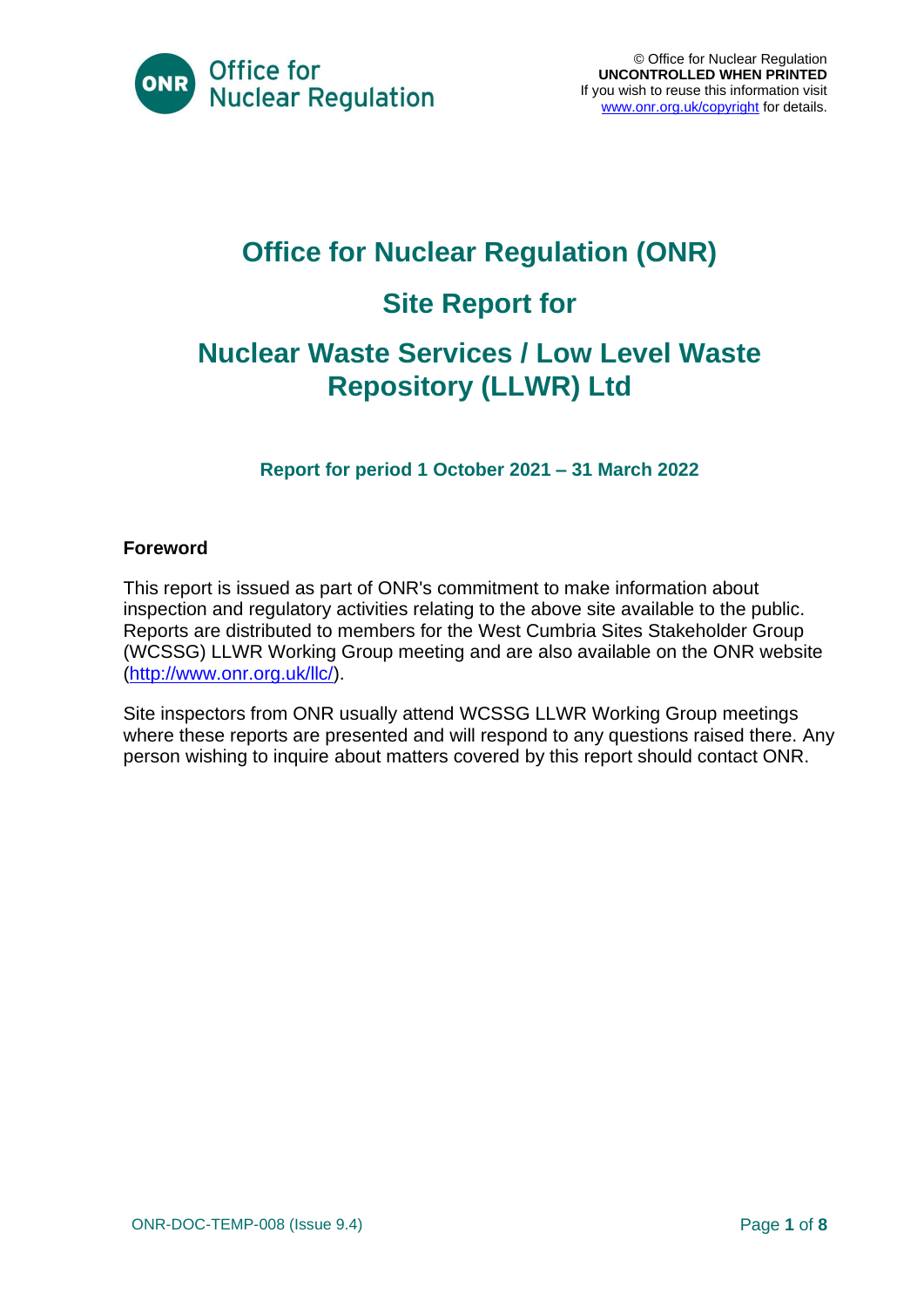

#### **Table of Contents**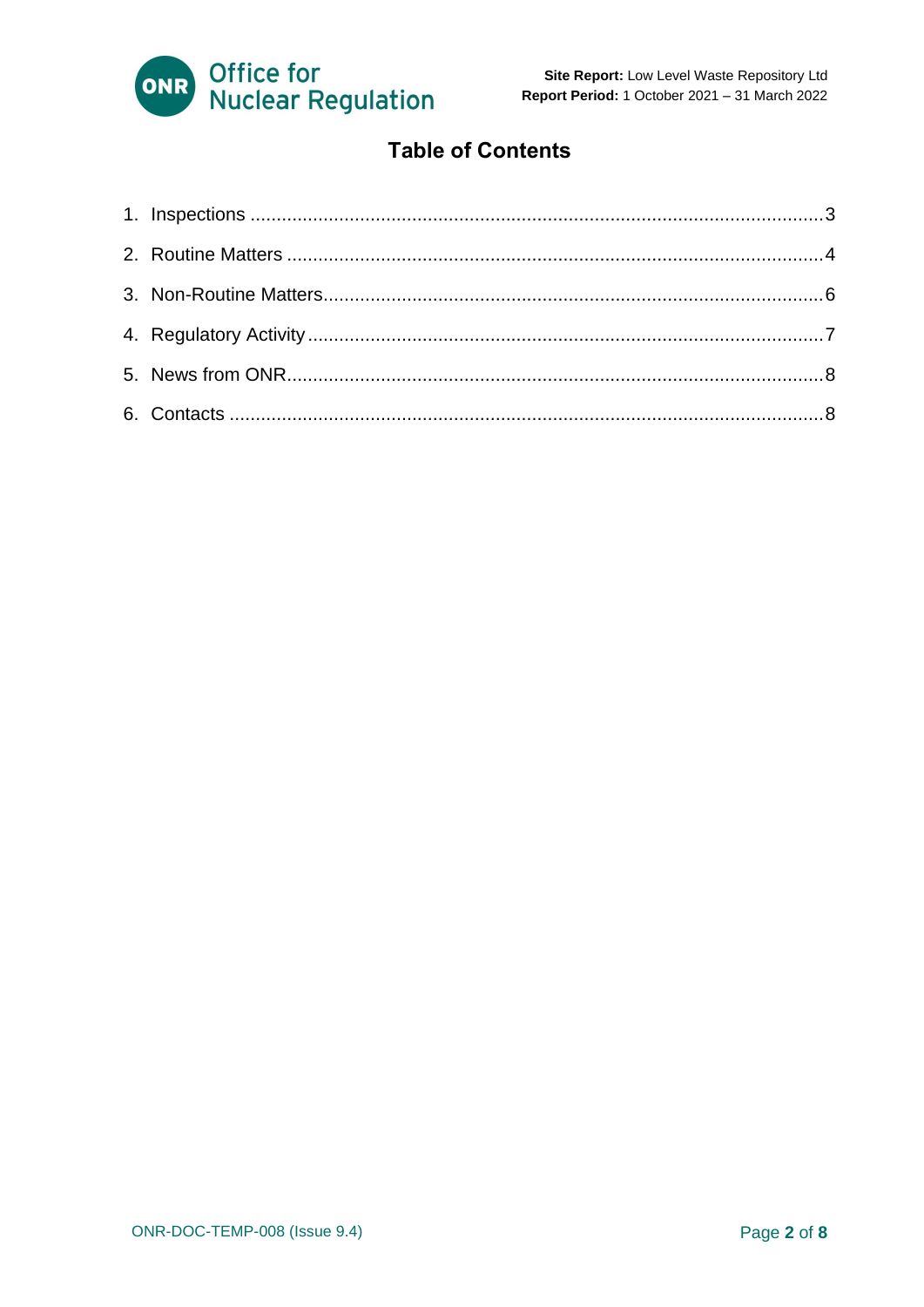

### <span id="page-2-0"></span>1. Inspections

#### 1.1. Dates of Inspection

ONR's inspectors made inspections on the following dates during the period 1 October 2021 – 31 March 2022:

- 3 November 2021
- 7 December 2021
- 9 December 2021
- 6 January 2022
- 9 February 2022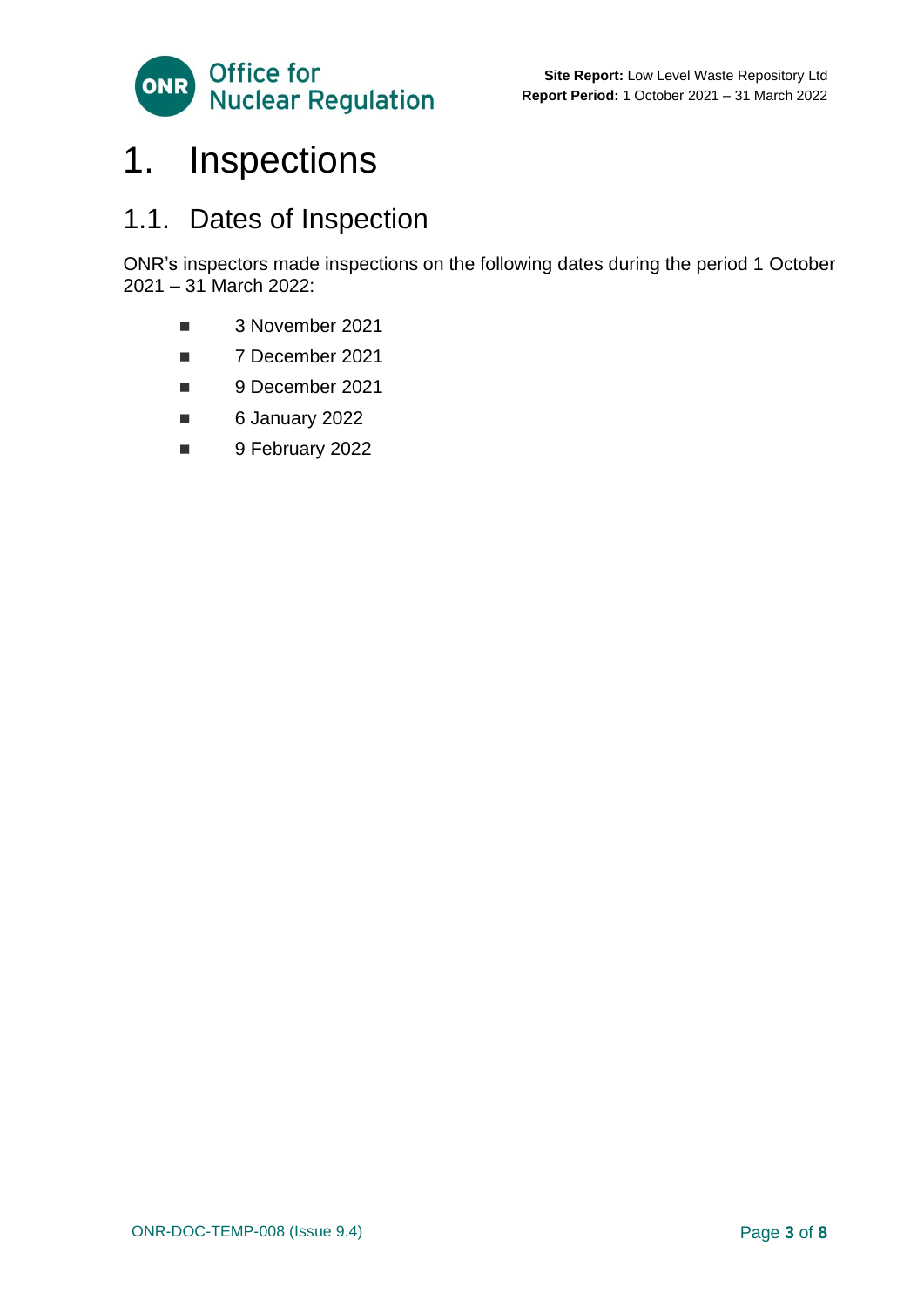

### <span id="page-3-0"></span>2. Routine Matters

#### 2.1. Inspections

Inspections are undertaken as part of the process for monitoring compliance with:

- the conditions attached by ONR to the nuclear site licence granted under the Nuclear Installations Act 1965 (NIA65) (as amended);
- the Energy Act 2013
- the Health and Safety at Work Act 1974 (HSWA74); and
- regulations made under HSWA74, for example the Ionising Radiations Regulations 2017 (IRR17) and the Management of Health and Safety at Work Regulations 1999 (MHSWR99).

The inspections entail monitoring the licensee's actions on the site in relation to incidents, operations, maintenance, projects, modifications, safety case changes and any other matters that may affect safety. The licensee is required to make and implement adequate arrangements under the conditions attached to the licence in order to ensure legal compliance. Inspections seek to judge both the adequacy of these arrangements and their implementation.

In this period, routine inspections of LLWR covered the following:

- management of operations including control and supervision staff
- training, qualifications and experience
- emergency preparedness
- quality assurance and records
- organisational changes Conventional (non-nuclear) health and safety;

During the reporting period, ONR judged the arrangements made and implemented by the site in response to safety requirements to be satisfactory in the areas inspected. Where improvements have been identified, the licensee has made a commitment to address those issues, and ONR inspectors will closely monitor progress during future site inspections.

Members of the public, who would like further information on ONR's inspection activities during the reporting period, can view site Intervention Reports at [www.onr.org.uk/intervention-records](http://www.onr.org.uk./intervention-records) on our website [www.onr.org.uk](http://www.onr.org.uk/) .Should you have any queries regarding our inspection activities, please email [contact@onr.gov.uk.](mailto:contact@onr.gov.uk)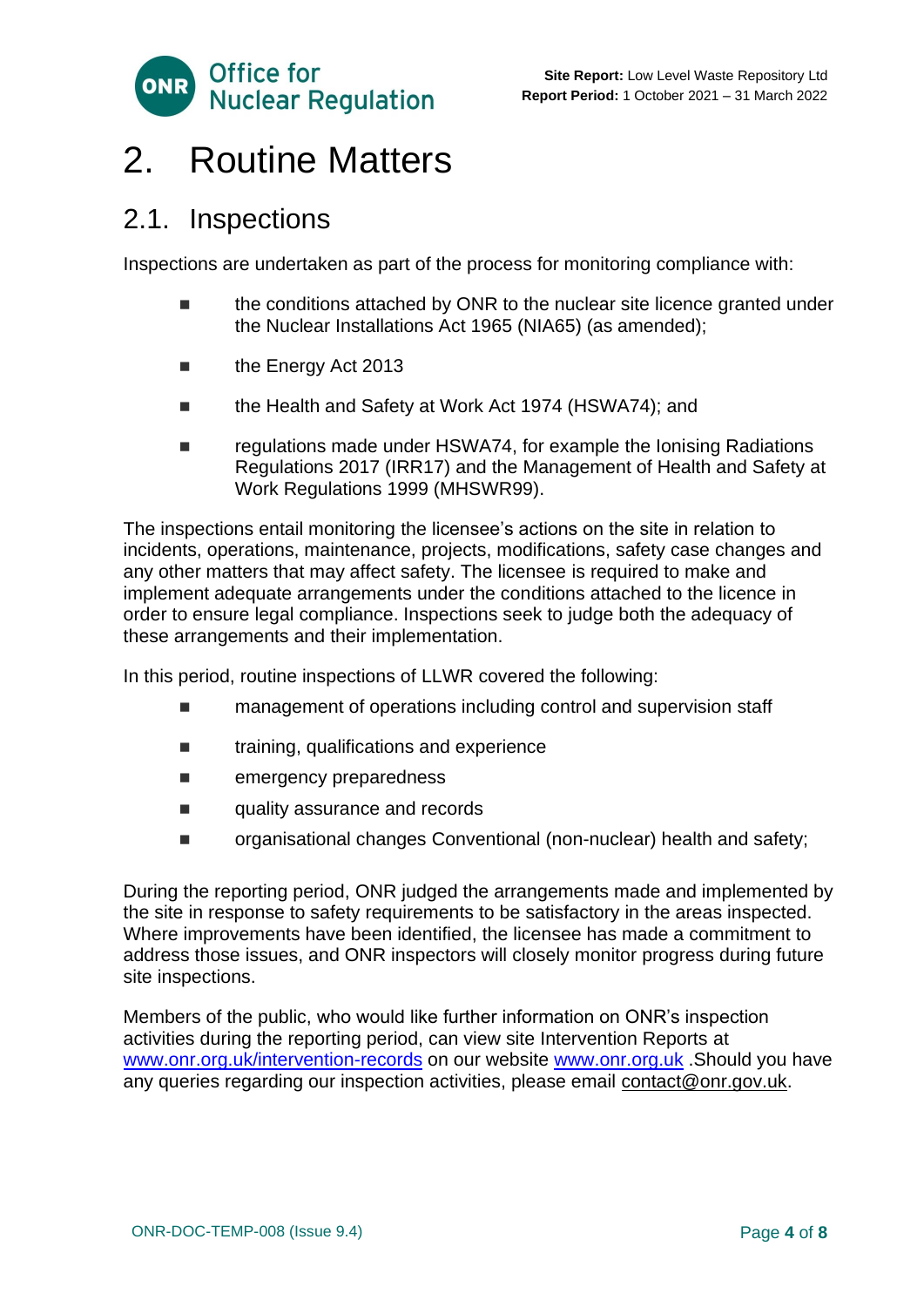

#### 2.2. Other Work

Throughout this reporting period, ONR's nominated site safety inspector has held regular telephone meetings with LLWR Ltd leadership team representatives to maintain situational awareness of matters related to nuclear safety. No significant issues were highlighted to ONR.

Through a series of working level meetings between August 2021 and January 2022 ONR undertook assessment and readiness review of LLWR's transition into Nuclear Waste Services. The assessments sought to gain confidence that the change was adequately conceived and that there was appropriate delineation and control of resources such that LLWR Ltd's obligations under its site licence were preserved. On 24 January 2022, ONR wrote to LLWR Ltd confirming no objection to its proposal.

In February 2022, LLWR Ltd undertook a successful demonstration of its emergency arrangements to ONR.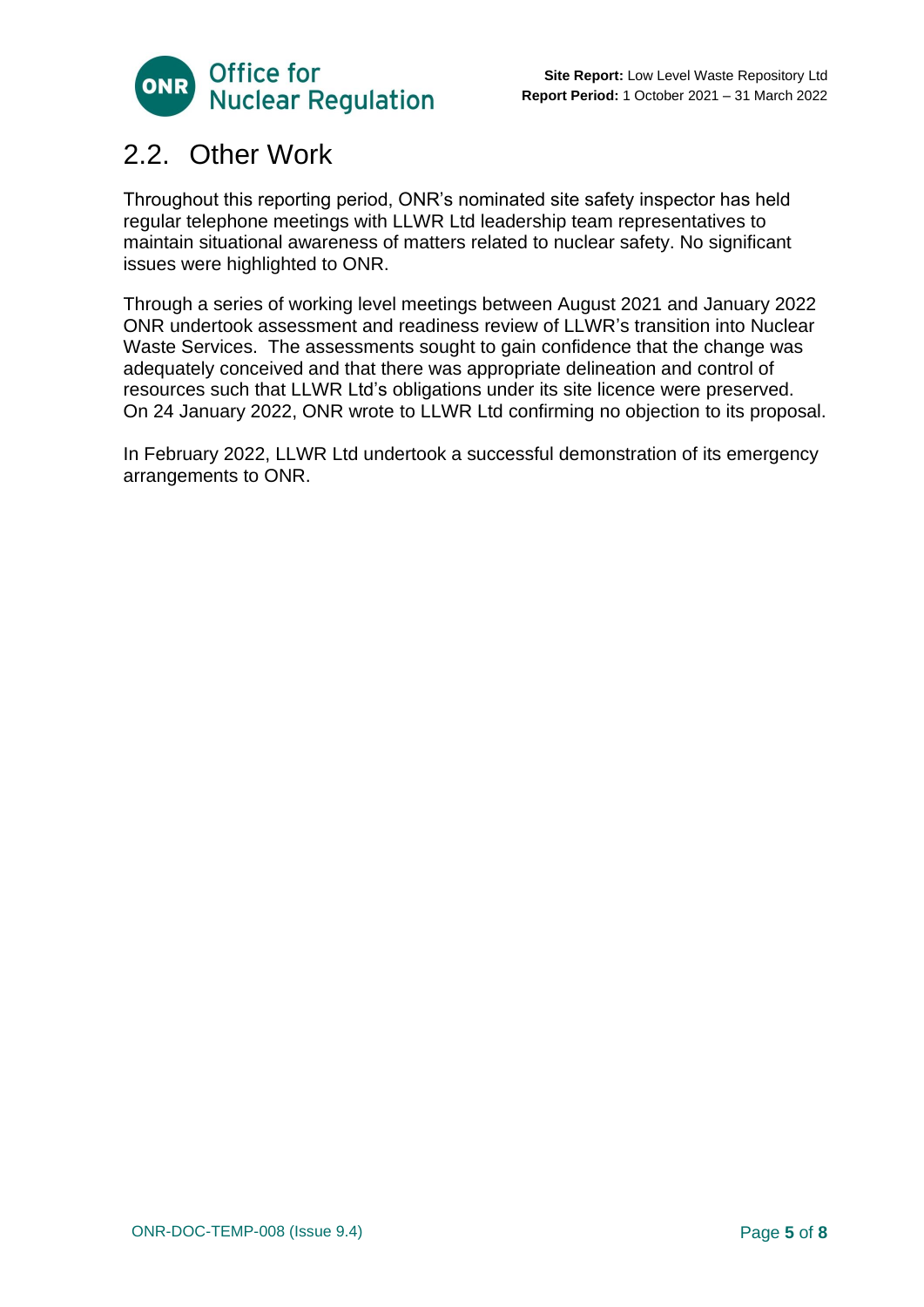

### <span id="page-5-0"></span>3. Non-Routine Matters

Licensees are required to have arrangements to respond to non-routine matters and events. ONR inspectors judge the adequacy of the licensee's response, including actions taken to implement any necessary improvements.

There were no such matters or events of significance during the period.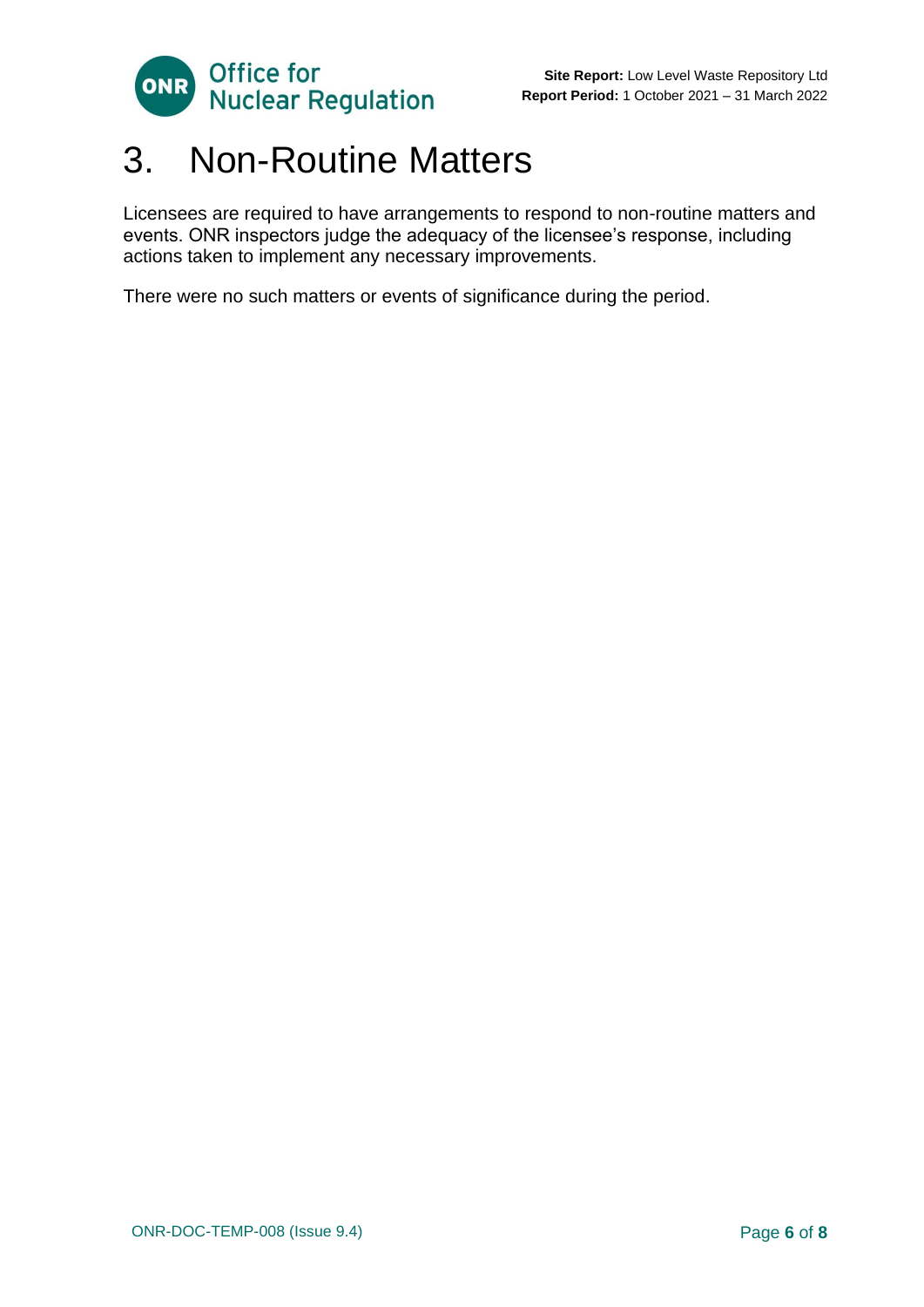

## <span id="page-6-0"></span>4. Regulatory Activity

ONR may issue formal documents to ensure compliance with regulatory requirements. Under nuclear site licence conditions, ONR issues regulatory documents, which either permit an activity or require some form of action to be taken; these are usually collectively termed 'Licence Instruments' (LIs) but can take other forms. In addition, inspectors may take a range of enforcement actions, to include issuing an Enforcement Notice.

No LIs, Enforcement Notices or Enforcement letters were issued during this period.

As reported above in section 2.2, ONR wrote to LLWR Ltd confirming no objections to its proposal for LLWR Ltd to transition into Nuclear Waste Services.